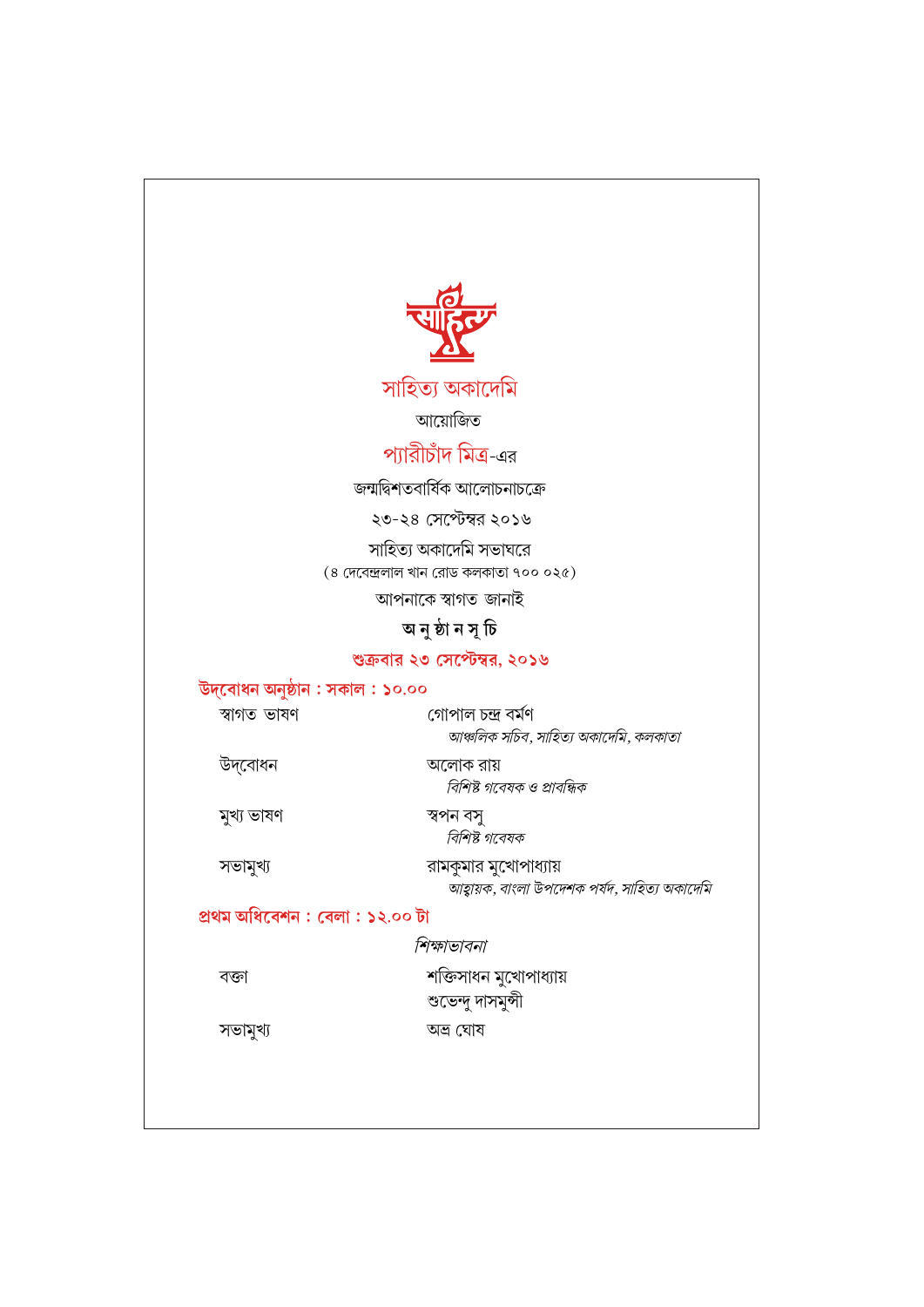দ্বিতীয় অধিবেশন : দুপুর ২.০০ টো কৃষি গ্রন্থাগার ইত্যাদি ভাবনা অমিত হাজরা বক্তা পীযুষকান্তি পাণিগ্ৰাহী কিশোরকৃষ্ণ বন্দ্যোপাধ্যায় সভামুখ্য তৃতীয় অধিবেশন : বেলা ৩.৩০ মিনিট সংগীত দেবাশিস রায় বক্তা সর্বানন্দ চৌধুরী অমিতাভ খাস্তগীর সভামুখ্য শনিবার ২৪ সেপ্টেম্বর, ২০১৬ চতুৰ্থ অধিবেশন : সকাল ১০.০০ টা আলালের ঘরের দুলাল বক্তা সুৱত মুখোপাধ্যায় সুমন গুণ চিন্ময় গুহ সভামুখ্য পঞ্চম অধিবেশন : বেলা ১২.০০ টা মদ খাওয়া বড দায় জাত রাখার কি উপায় অভ্ৰ বসু বক্তা স্বপ্নময় চক্ৰবৰ্তী অমিয় দেব সভামুখ্য ষষ্ঠ অধিবেশন : বেলা ২.০০ টো রামারঞ্জিকা অমর্ত্য মুখোপাধ্যায় বক্তা জয়িতা দত্ত ভারতী রায় সভামুখ্য সমাপ্তি অধিবেশন : বেলা ৩.৩০ মিনিট বক্তা দেবেশ রায় প্যারীচাঁদ মিত্র-এর উপর নির্মিত তথ্যচিত্র প্রদর্শনী রাজা দাস পরিচালিত (মহীশূর-এর সি. আই. আই. এল.-এর ''ভাষা মন্দাকিনী প্রকল্প"-এর অন্তর্ভুক্ত) Ph. (033) 2419 1683; E-mail: rs.rok@sahitya-akademi.gov.in www.sahitya-akademi.gov.in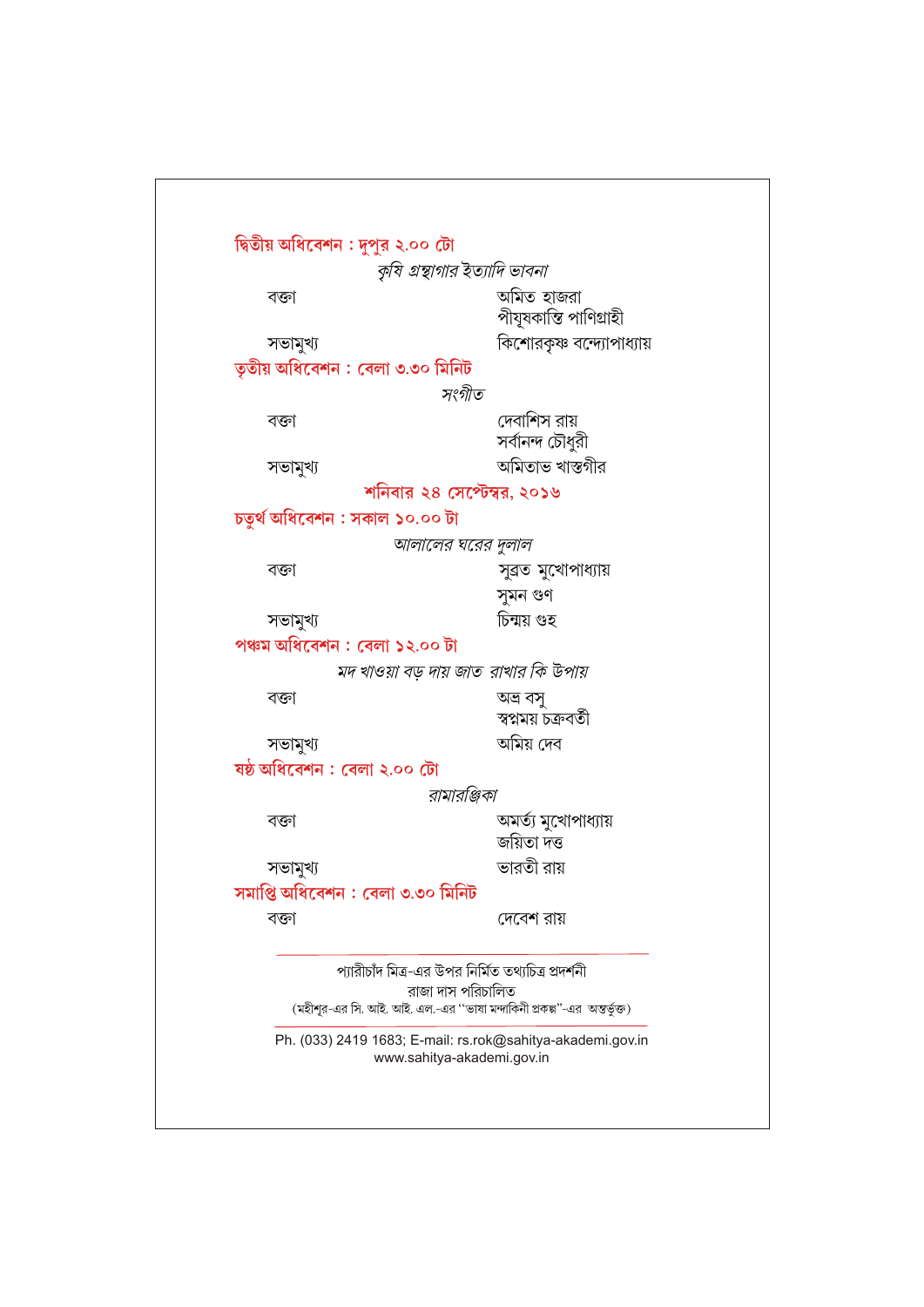

# Sahitya Akademi

cordially invites you to a birth bicentenary seminar on

# Pearychand Mitra

on 23-24 September, 2016 at Sahitya Akademi Auditorium

(4 D.L. Kahan Road, Kolkata 700 025)

P R O G R A M M E

### **Friday 23 September, 2016**

### **Inaugural Session : 10.00 am**

| Welcome                | Gopal Ch. Barman<br>Regional Secretary, Sahitya Akademi, Kolkata |
|------------------------|------------------------------------------------------------------|
| Inauguration           | Alok Ray<br><b>Eminent Scholar and Essayist</b>                  |
| <b>Keynote Address</b> | Swapan Basu<br><b>Eminent Scholar</b>                            |
| Chair                  | Ramkumar Mukhopadhyay<br>Convener, Bengali Advisory Board        |

#### **First Session : 12 noon**

*Thoughts on Education*

| Papers | Sakti Sadhan Mukhopadhyay |
|--------|---------------------------|
|        | Subhendu Dasmunsi         |
| Chair  | Abhra Ghosh               |